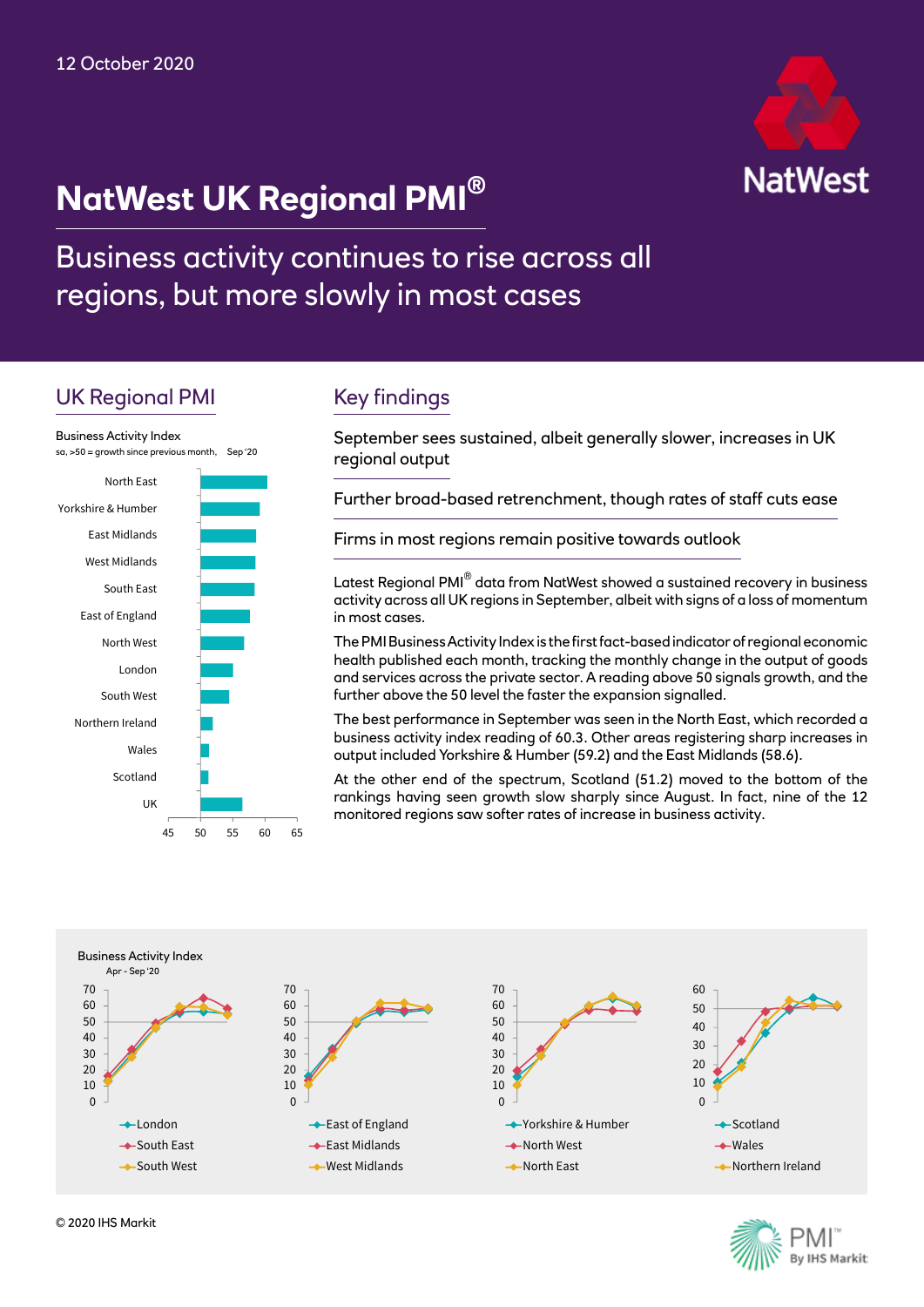

About the report

Comment

Demand and outlook

Business capacity

Prices

Index summary

**Contact** 

# Contents **Contents About the UK Regional PMI**<sup>®</sup> report

The NatWest UK Regional PMI® data are compiled by IHS Markit from responses to questionnaires sent to companies that participate in IHS Markit's UK PMI surveys. IHS Markit compiles data for nine English regions, Scotland, Wales and Northern Ireland (NUTS 1 definitions).

Survey responses are collected in the second half of each month and indicate the direction of change compared to the previous month. A diffusion index is calculated for each survey variable. The index is the sum of the percentage of 'higher' responses and half the percentage of 'unchanged' responses. The indices vary between 0 and 100, with a reading above 50 indicating an overall increase compared to the previous month, and below 50 an overall decrease. The indices are then seasonally adjusted.

The headline figure for each region is the Business Activity Index. This is a diffusion index calculated from a single question that asks for changes in the volume of business activity (at service providers) or output (at manufacturers) compared with one month previously. The Business Activity Index is comparable to the UK Composite Output Index. It is sometimes referred to as the 'PMI', but is not comparable with the headline UK Manufacturing PMI figure.



### Comment

Sebastian Burnside, NatWest Chief Economist, commented:

*"The third quarter has seen a rebound in business activity across all UK regions, with September's PMI data indicating a continuation of this broad-based recovery.*

*"The English regional economies have seemingly fared better in the initial reopening stage of the recovery, however even here we are starting to see signs of a loss of momentum amid the introduction of local restrictions and the withdrawal of government support such as the 'Eat Out to Help Out' scheme.*

*"Rates of job shedding slowed across the majority of areas amid the first signs of capacity pressures beginning to emerge, but of course the outlook for the labour market is still clouded in uncertainty with firms set to transition away from the current job retention scheme. In the coming months, the regional PMI data are set to play an important role in providing an early guide as to how developments in local job markets are unfolding."* 

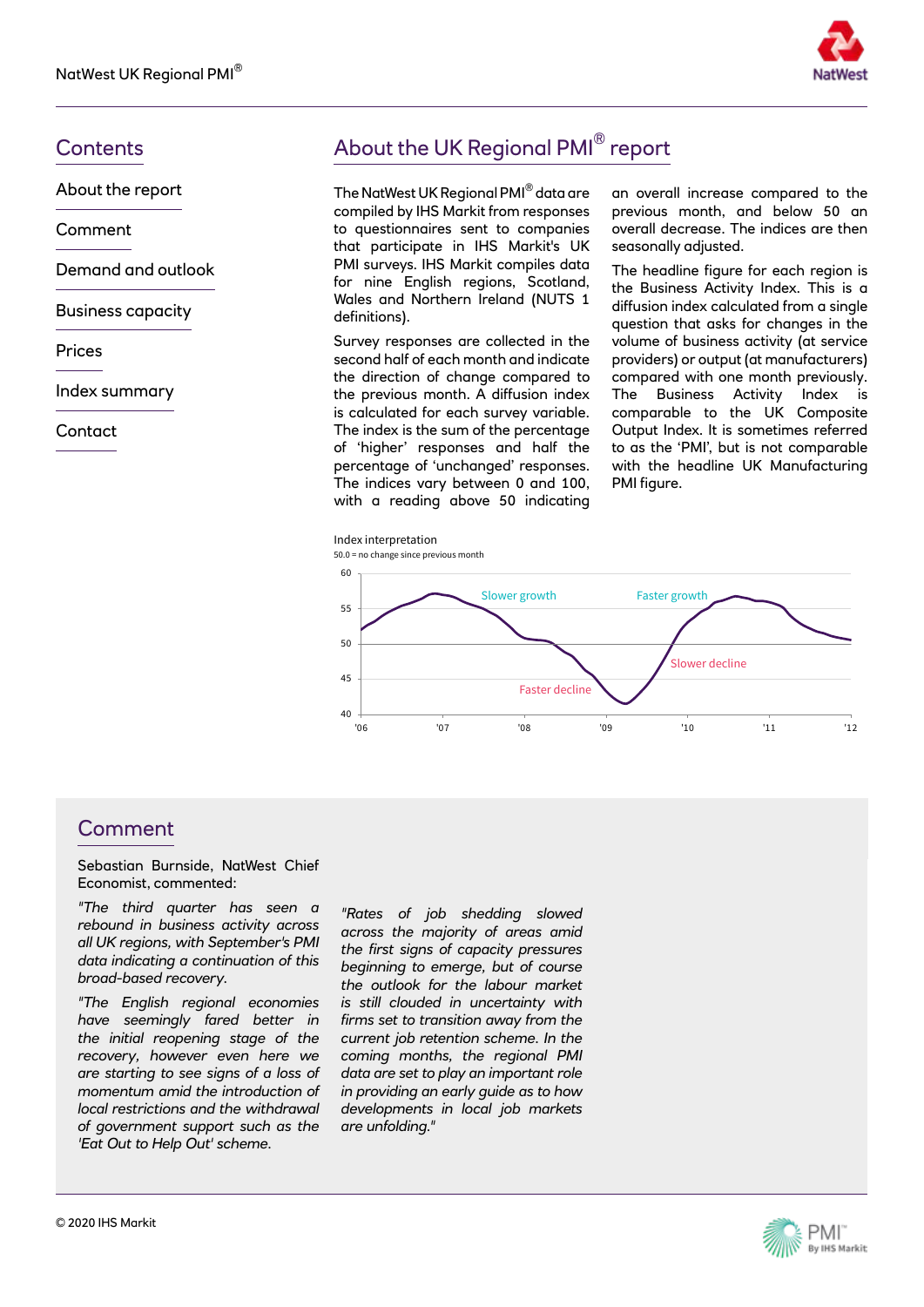



# Demand and outlook

#### All nine English regions and Wales see rises in new work

The North East led a broad-based increase in new business across England in September. Wales also saw a rise in new orders, although the rate of growth eased to a moderate pace that was slower than that seen in even the worst-performing English region, London. Northern Ireland recorded a near-stabilisation in new business after a solid decline in August, while Scotland posted a renewed contraction.

#### Sentiment positive in all areas except Northern Ireland

Business confidence towards future output remained positive in all regions except Northern Ireland. Even here, however, the degree of pessimism receded sharply to the weakest for seven months. Yorkshire & Humber was the most optimistic region. That was despite expectations softening since August, as was the case in five other areas, namely London, East of England, North West, Scotland and Wales.



>50 = growth expected over next 12 months, Sep '20





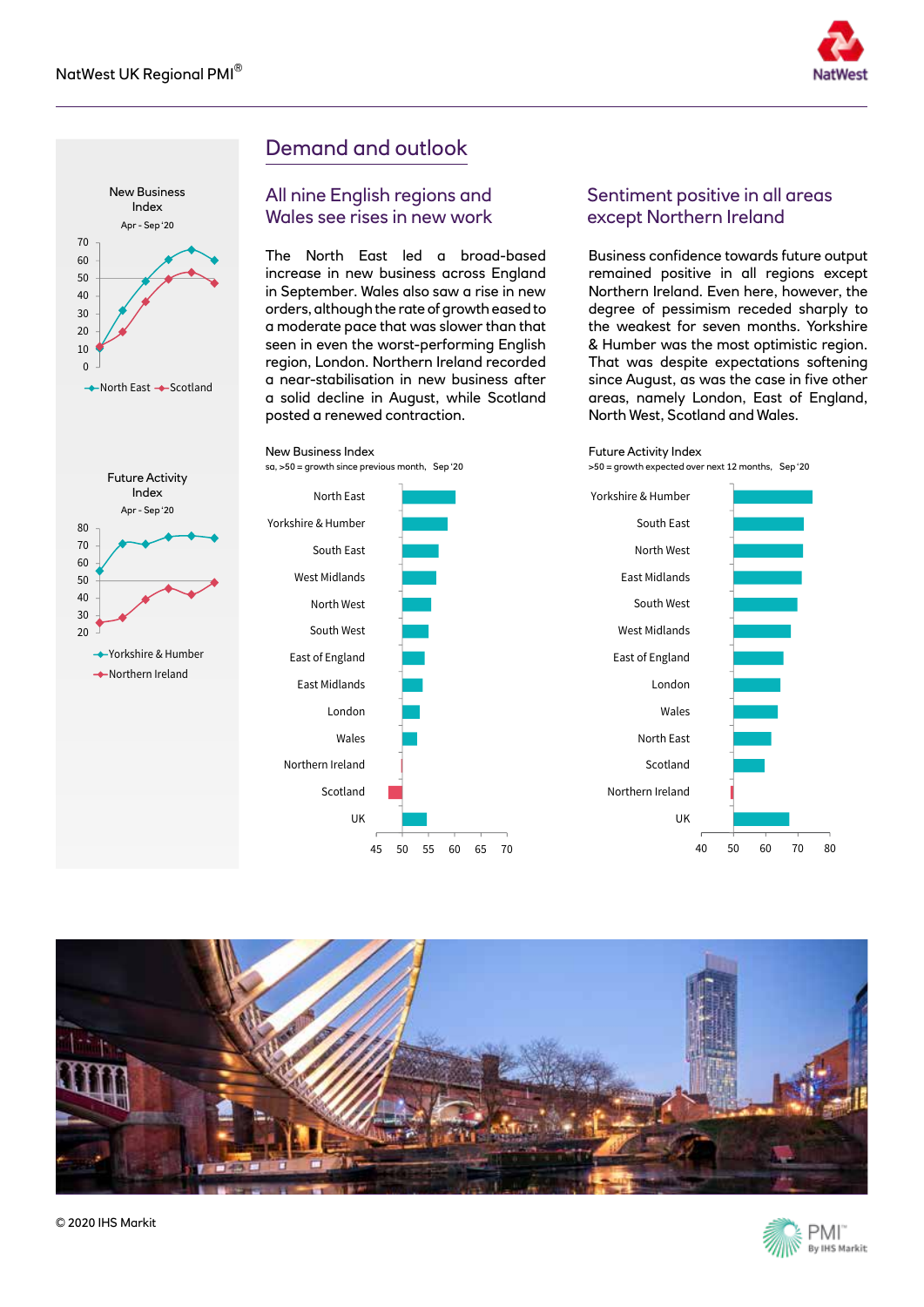Employment





## Business capacity

UK

Wales London

Scotland South East East of England South West North West East Midlands North East

West Midlands Yorkshire & Humber

Northern Ireland

Employment Index

#### Employment extends broadbased fall, but job cuts slow

The picture for employment contrasted with that of output, with payroll numbers continuing to fall on a broad-based basis in September. Though rates of job shedding generally eased since August, data still showed sharp decreases in staffing levels in some regions such as the West Midlands and Yorkshire & Humber. The slowest fall in employment was seen in the North East.

### Backlogs start to rise in over half of regions

Seven of the 12 monitored UK regions saw renewed increases in outstanding business in September. London recorded the steepest rise, followed by similarly solid increases in the East of England, South East and North East. Having registered the most marked drop in incoming new work, Scotland saw the fastest rate of backlog depletion.







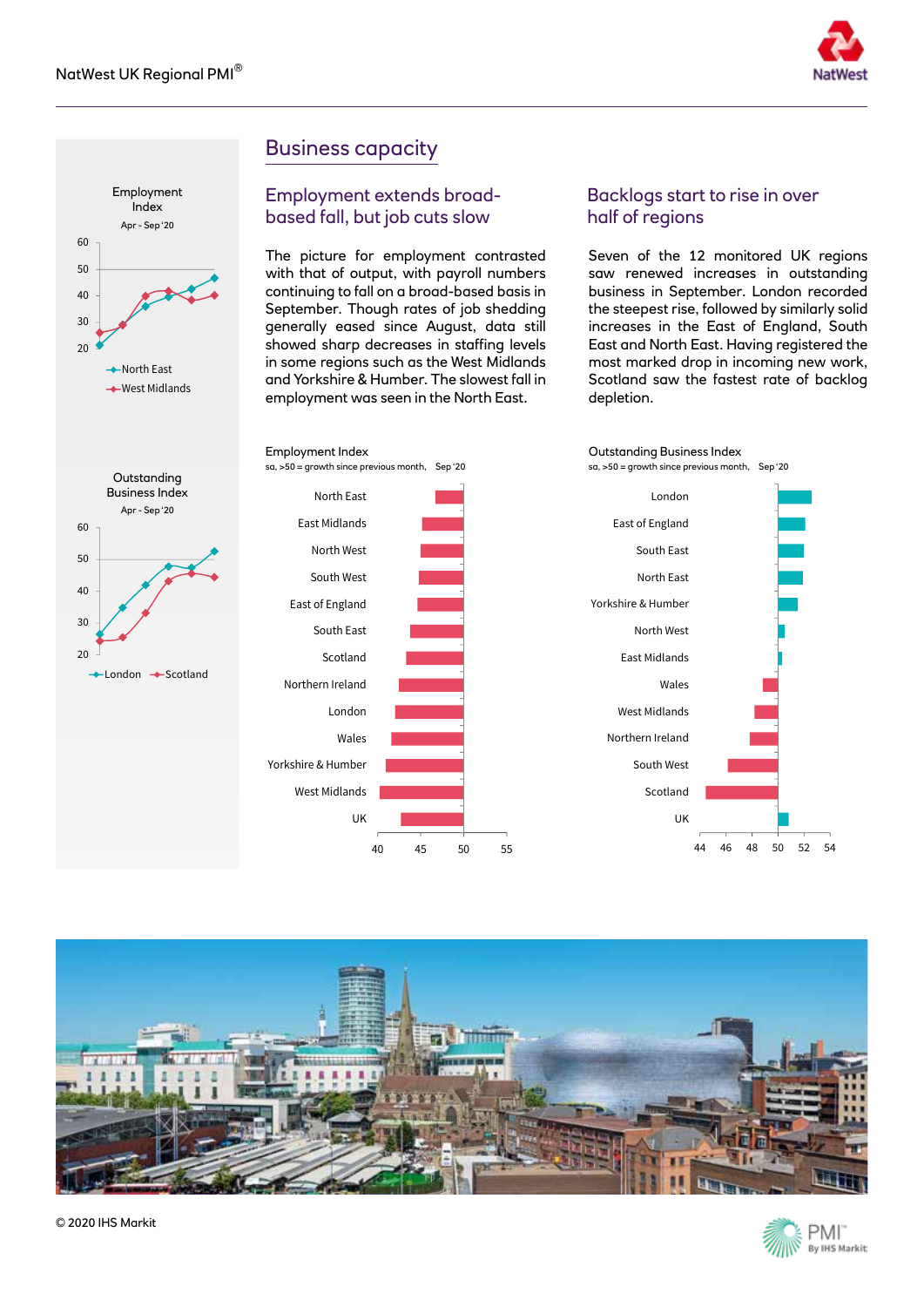

### **Prices**

Input Prices Index

sa, >50 = inflation since previous month, Sep '20



#### Lower costs in London contrast with rises elsewhere

Firms in London recorded an accelerated decline in operating expenses in September, which was partly linked to lower employment costs. This contrasted with further increases in average input prices in all other regions. The East of England registered the strongest rate of cost inflation, closely followed by Northern Ireland. The latter was one of eight areas to post a slower increase in costs, however.

#### Output prices continue to show mixed trends by region

September saw a further divergence in prices charged for goods and services by region. Wales recorded the fastest rate of output price inflation ahead of the West Midlands and Yorkshire & Humber. At the other end of the scale, lower input costs in London allowed for widespread discounting across the capital, which posted a far steeper fall in charges than the four other areas that saw a decrease.



sa, >50 = inflation since previous month, Sep '20









Prices Charged Index Apr - Sep '20 40 45 50 55

 $-Wales$  -London